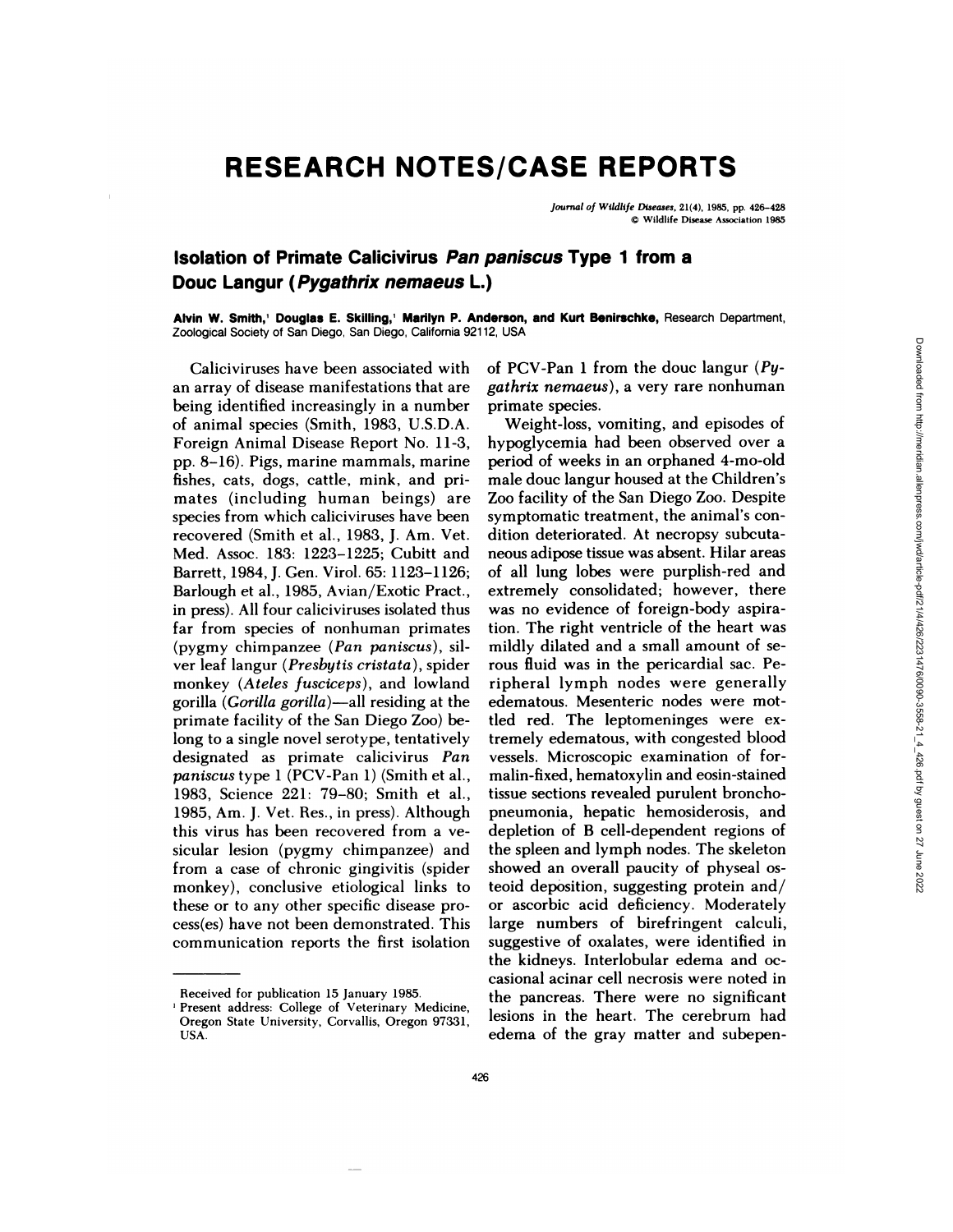dyma, pyknotic nuclei in the neuronal layers, and a mild lymphocytic meningeal infiltrate. *Escherichia coli* was isolated from brain tissue by streaking standard blood agan and MacConkey agan plates.

Samples of lung, liver, kidney, thymus, heart, small intestine, and brain were co! lected for virus isolation attempts. Approximately  $1$  g of each tissue was ground in a Ten Broeck homogenizer with a few ml of cell culture medium (Eagle MEM), transferred to 4-ml glass vials, and centrifuged at  $2,000$  g for 10 min. Initial isolation attempts were made by adsorbing 0.2 ml of the supernatant fluids onto PK-15 (pig kidney, *Sus scrofa domestica)* and Vero cell monolayers in  $16 \times 125$ -mm roller tubes at 37 C for 60 min. The cells were rinsed, 1.5 ml of medium containing 2% fetal calf serum was added, and cu! tures were incubated at 37 C on a roller drum (0.33 rpm). Cultures were examined daily for cytopathic effect. Three blind passages were performed before samples were considered negative.

A cytopathic agent was isolated in both PK-15 and Vero cells on the second blind passage of brain material. The agent was subsequently plaque-purified and identified as a calicivinus on the basis of its physicochemical characteristics—ether stability, nucleic acid (RNA) determination by means of 5-fluoro-2-deoxyunidine, pH sta bility, heat lability, and divalent cation effects (Schaffer et al., 1980, Intervirology 14: 1-6; Smith et al., 1983, op. cit.)-and on its morphologic appearance by negative-contrast electron microscopy (Fig. 1). Typing antiserum to the agent was prepared in rabbits (Smith et al., 1981, Am. J. Vet. Res. 42: 693-694) for use in standard cross-neutralization tests with known calicivirus serotypes, reacting 20 antibody units of typing serum with 100  $TCID_{50}$  of test virus (Smith et a!., 1976, J. Wild!. Dis. 12: 326-334). The viral isolate was identified as PCV-Pan 1 due to its inhibition in vitro only by its homologous antiserum



**FIGURE** 1. Immunoelectron photomicrograph of PCV-Pan 1 recovered from the brain of a douc lan gur *(Pygathrix nemaeus),* demonstrating the cup shaped surface depressions characteristic of the ca liciviruses. Phosphotungstic acid,  $\times$ 114,000.

and by typing sera to previous PCV-Pan 1 isolates.

The precise cause of death in this young animal was not determined. None of the concurrent disease processes identified at necropsy was considered severe enough, on its own, to have produced a fatal out come. The widespread depletion of B celldependent areas in the lymph nodes and spleen suggested immunosuppressionperhaps virus-induced, or perhaps resulting secondarily in an increased susceptibility to viral infection. Thus the exact relationship between PCV-Pan 1 and the disease processes in this animal, and the method of virus transmission, remain un known. However, the !ymphocytic cell infiltrates observed in the cerebral meninges did appear consistent with a viral (PCV-Pan 1?) etiology. Isolation of caliciviruses from the brain and/or calicivirus-associated encephalitis have been reported previously—in pigs infected with vesicular exanthema virus (Gelberg and Lewis, 1982, Vet. Pathol. 19: 424-443), in pinnipeds and pigs infected with San Miguel